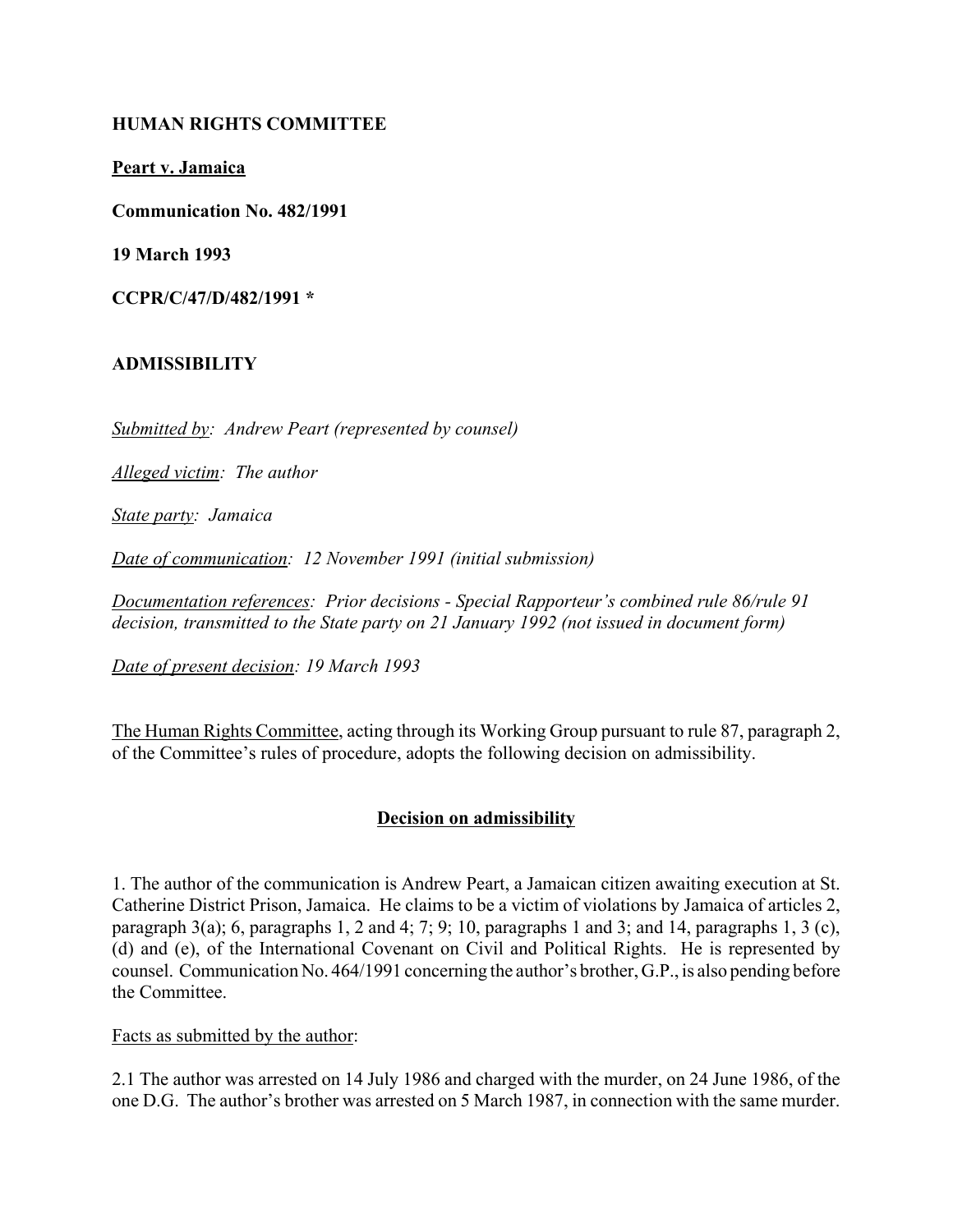On 26 January 1988, after a trial lasting six days, they were convicted and sentenced to death in the Home Circuit Court of Kingston. The Court of Appeal dismissed their appeal on 18 October 1988; they received a copy

of the judgement on 7 February 1989. A petition for special leave to appeal was dismissed by the Judicial Committee of the Privy Council on 6 June 1991. With this, it is submitted, domestic remedies have been exhausted. The murder for which the author was convicted has now been classified as a capital offence under the Offences against the Person (Amendment) Act, 1992.

2.2 During the trial, the only eyewitness for the prosecution, one L.W., testified that, on 24 June 1986 at about 9 p.m., he had been watching a bingo game with friends. Among those present was the deceased. According to the witness, the author, whom he had known since childhood, came up to the group and called D.G. The witness, together with the deceased, one H.W., and the author, went to the latter's home. L.W. then described what appeared to be an ambush: an armed man told D.G. not to move, the author wrestled D.G. to the ground, while the author's brother threatened him with a gun. L.W. and H.W. ran indoors to hide. L.W. testified that he heard gunshots and a voice saying "make sure he is dead". The witness was then discovered by the author, who tied him up with electric wire and threatened him. The witness managed to escape and reported the incident to the police.

2.3 In an unsworn statement from the dock, the author contended that, on the night of the murder, he was in the company of his girlfriend until 11 p.m., and that he had been framed. The author's brother contended that, at the time in question, he was watching a movie with friends; two witnesses testified on his behalf.

2.4 The author alleges that he was beaten and injured by prison warders in 1989; as a result, he received three stitches to the head and two stitches behind his left ear. He further states that he suffered several injuries at the hands of prison warders during riots in May 1990. Counsel refers to a letter from the author, dated 11 December 1990, in which he indicates that he still suffers from the injuries sustained, namely a fractured knee, injuries to his right foot, which required 12 stitches, and back injuries which caused internal bleeding. The author claims that he was denied adequate medical treatment; despite numerous complaints, he has been attended mainly by warders and a doctor of a prenatal care clinic.

2.5 Counsel indicates that the remedies open to the author in respect of the latter allegations - i.e., complaints to the Superintendent of St. Catherine District Prison and to the Parliamentary Ombudsman, are ineffective. The Ombudsman, for example, did not reply to a complaint filed by the author's mother on her son's behalf. Counsel herself requested the Superintendent to provide clarifications. The latter replied that the author was in good health and that the record did not show that he had suffered any serious injuries. In addition, she informed the Commissioner for Corrections about the beatings; he answered that the author received adequate medical care and that the police was investigating the matter. Since no further action has been taken in this regard, this remedy is said to be ineffective. Furthermore, in the absence of legal aid, a constitutional motion cannot be deemed to constitute an available remedy.

# Complaint: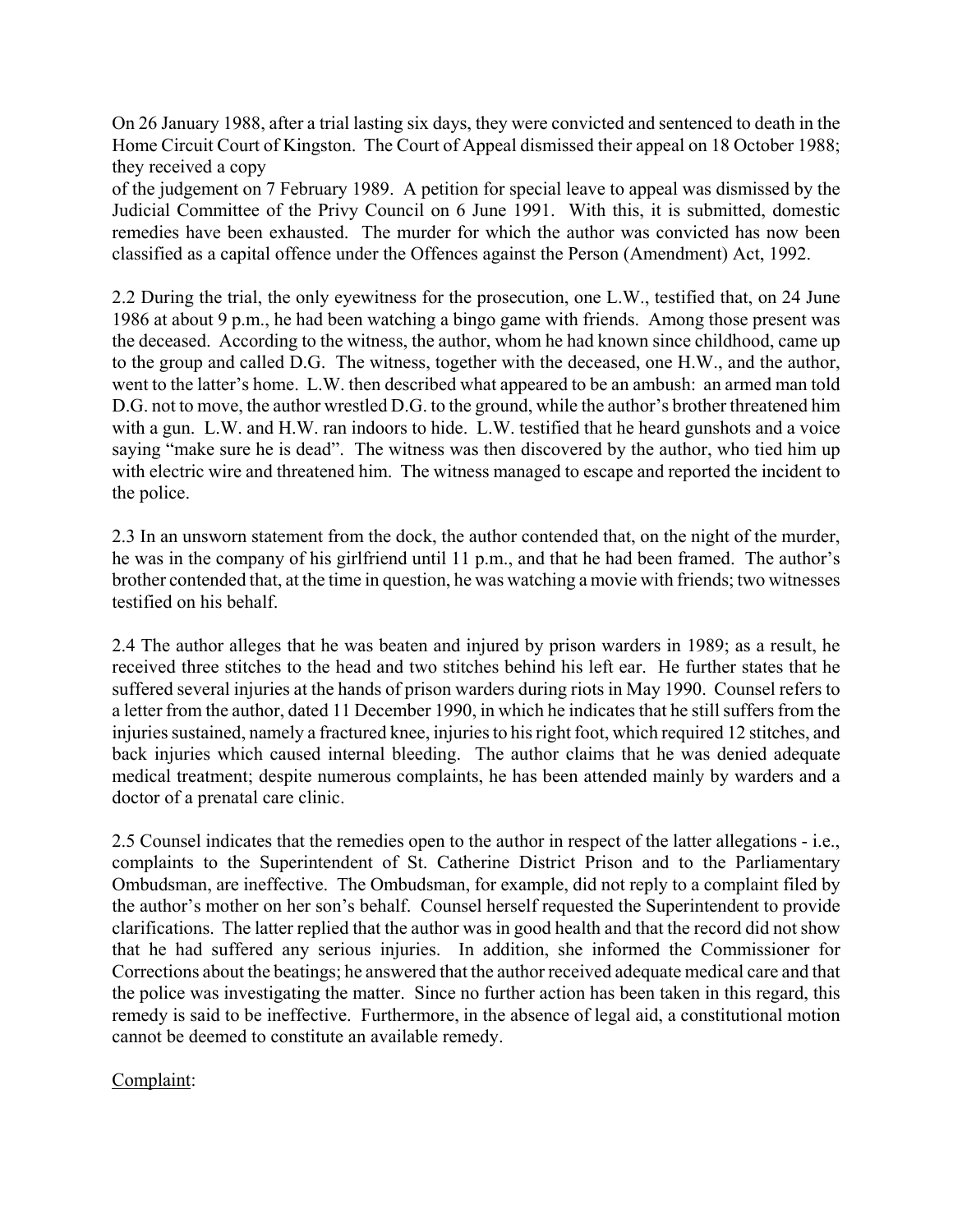3.1 The author claims that he was denied a fair trial, in violation of article 14, paragraph 1, of the Covenant. He contends that he was convicted solely on the basis of the evidence of L.W., who was only 13 or 14 years old at the time of the incident, and 15 years old at the time of the trial. H.W. was not called to give evidence; it is submitted that the trial transcript reveals that H.W. was not called because his evidence would not have supported that of L.W.

3.2 Counsel observes that under Jamaican law in respect of evidence on which the prosecution does not wish to rely at the trial, it is the prosecution's duty to inform the defence if there are material differences between a statement given by a witness to the police and his or her evidence given in court, and to provide the defence with a copy of such statement. If the prosecution refuses to do so, the defence is entitled to apply to the judge for the release of the statement and the judge should examine it and, if deemed appropriate, make it available to the defence. Counsel submits that there were such discrepancies between L.W.'s testimony during trial and his initial statement to the police. He further notes that, during the trial, the author's lawyer requested to see the original statement, that the prosecution refused to release it, and that the judge refused the application without having examined the statement. It is submitted that by dismissing the application, the judge prejudiced the defence, as the original statement would have cast doubt on the credibility of the witness. The Court of Appeal considered the issue of discrepancies in the testimony of L.W., and held that these discrepancies did not destroy or severely impugn the credibility of the evidence.

3.3 Counsel further notes that the judge allowed a dock identification, although there had not previously been an identification parade. She submits that the failure to conduct an identification parade, combined with the lack of corroborative evidence, and a dock identification of the author in front of the jury, violated his right to a fair trial.

3.4 Furthermore, the judge is said to have been biased, because he allowed evidence which was not directly related to the crime, and the prejudicial effect of which far outweighed its probative value.

3.5 Counsel points out that the jury remained in court during a submission of "no case to answer" made by G.P.'s lawyer, which was rejected by the judge. 1/ Counsel argues that this was a question of law, to be considered by the judge, and that the judge had to decide whether the matter should be left to the jury. The prejudicial effect of the jury's presence, when the judge rejected the lawyer's arguments, is said to have been compounded by the judge's summing-up.

3.6 Counsel contends that the judge failed to warn the jury properly about the dangers inherent in visual identification evidence, and that he disregarded the guidelines laid down in the case of R. v. Turnbull (1977). This error allegedly was compounded by the judge's refusal to admit as evidence L.W.ís original statement and by his failure to remind the jury of the difficulties presented by the insufficient lighting conditions at the locus in quo.

3.7 The author argues that article 14, paragraph 3 (e), was breached because, as a result of the refusal to disclose L.W.'s statement, his lawyer was precluded from adequately cross-examining L.W. on the issue of identification. Furthermore, E.B., who had been subpoenaed as a defence witness, never appeared in

court, despite police efforts to bring him to court. At the trial, the defence alleged that L.W., after having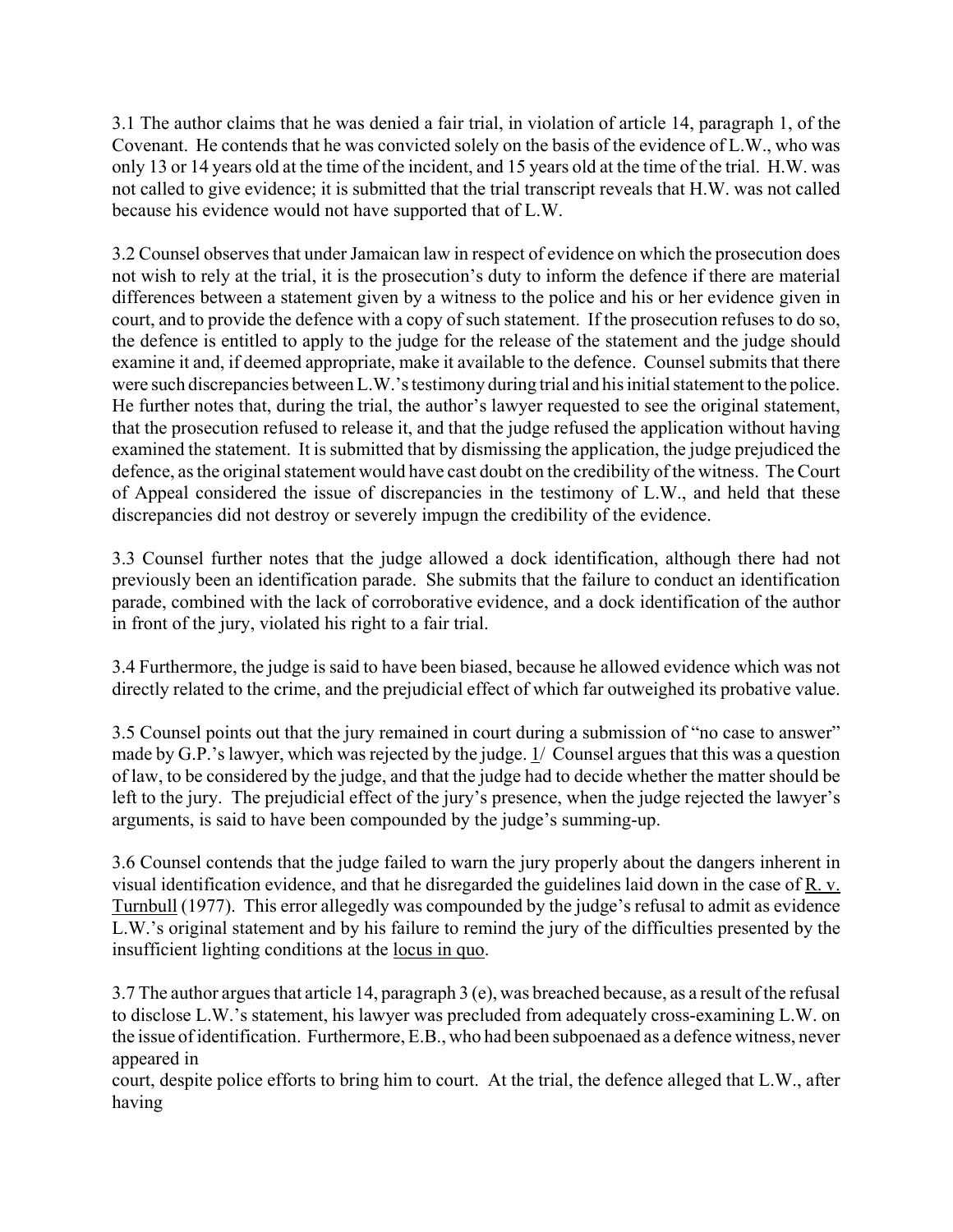been freed, told E.B. that he did not know who had killed D.G.; this was denied by LW. Moreover, an expert witness, whose opinion on the state of the moon during the night of the crime had been requested to counter L.W.'s evidence that there had been moonlight, was not called. This witness was called at short notice, since LW. had stated during the preliminary enquiry that the premises were dark. It is further submitted that the judge cut short the cross-examination of the arresting officer, thereby depriving the defence of an opportunity to reveal inconsistencies in L.W.'s statement.

3.8 The author complains that, during an interview with his lawyer, prison officers were present. This is said to be a breach of the right to unimpeded access to a lawyer.

3.9 The author further alleges violations of articles 9 and 14, paragraph 3 (c), of the Covenant, on account of the delays in the judicial proceedings in his case. Thus, he was arrested on 14 July 1986, was not brought before an examining magistrate until 5 March 1987, and was not tried until the end of January 1988. It is submitted that a delay of 18 months between arrest and trial is unreasonable. It is submitted that similar delays occurred between the dismissal of the author's appeal and the refusal of leave to appeal by the Judicial Committee, which is mainly attributable to the Jamaican judicial authorities; counsel explains that it was difficult to obtain copies of the deposition and the original statement of L.W.

3.10 The author claims that the death row section of St. Catherine District Prison is extremely overcrowded, that recreational and sanitary facilities are virtually non-existent, and that there is hardly any medical care. In support of this contention, counsel encloses copies of reports prepared by a non-governmental organization and by a London law firm. Counsel submits that the conditions described in the reports apply to all prisoners on death row, and consequently to the author. Furthermore, it appears from one of the reports that the author was injured by prison warders during the riots of May 1990. The living conditions on death row, the brutal treatment by the prison warders and the absence of medical card are said to constitute violations of articles 7 and 10, paragraphs 1 and 3, of the Covenant. Counsel indicates that, in respect of these violations, remedies theoretically open to the author are ineffective. In this context, counsel refers to information received from the Jamaica Council for Human Rights, from which it appears that complaints to the Superintendent or to the Ombudsman often remain unfiled, for fear of reprisals.

# State party's information and observations and counsel's comments:

4.1 On 21 January 1992, the Special Rapporteur on New Communications requested the State party to indicate whether a medical examination had been carried out on the author, and, in the affirmative, to provide the Committee with a copy of the medical record. The State party did not comply with this request.

4.2 The State party submits that the communication is inadmissible on the ground of non-exhaustion of domestic remedies. It contends that the author may still apply to the Supreme (Constitutional) Court of Jamaica to seek redress for the alleged breaches, pursuant to sections 14, 15, 20, and 110 of the Jamaican Constitution.

4.3 The State party further contends that the alleged ill-treatment of the author is presently under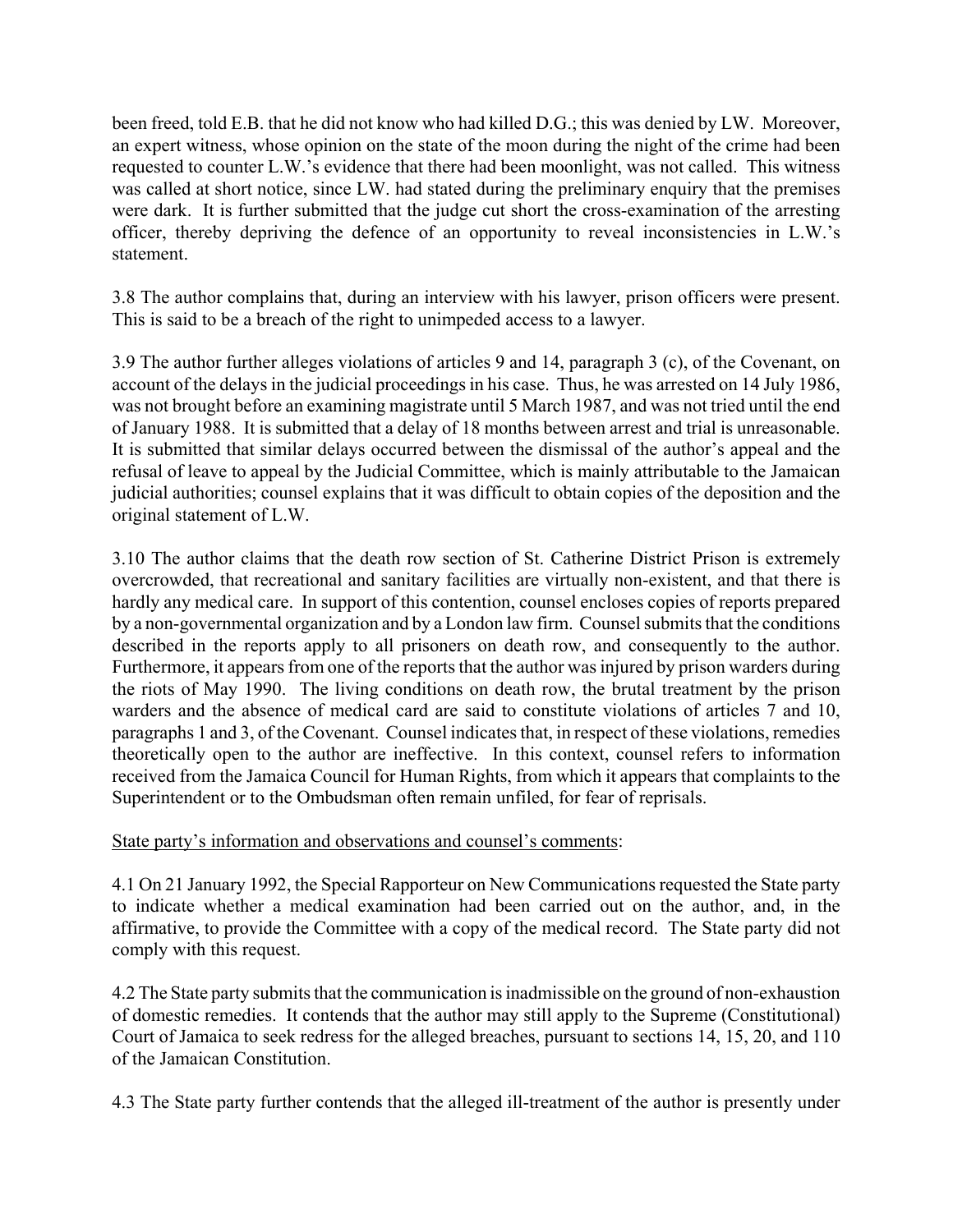investigation, conducted by the inspectorate of the Ministry of National Security and Justice. It submits that a statement has been made by the author in this respect. Therefore, the State party argues, it would be improper for the Committee to declare this part of the communication admissible.

4.4 In her comments on the State party's submission, counsel challenges the State party's contention that the author may still pursue constitutional remedies, and submits that these remedies are not available, because, as a prisoner on death row, the author does not have the financial means, and because legal aid is not made available for this purpose.

4.5 Counsel further enclose a copy of correspondence from the Minister of Justice of Jamaica, stating that an investigation has been opened regarding the alleged ill-treatment of the author. The Commissioner of Corrections has been instructed to ensure that the author would be given the protection which his situation warrants, that he would receive adequate medical treatment, and that everything would be done to ensure that the warders do not cause any physical harm to him. Counsel observes, however, that her client has not informed her of any improvement in his situation.

### Issues and proceedings before the Committee:

5.1Before considering any claims contained in a communication, the Human Rights Committee must, in accordance with rule 87 of its rules of procedures, decide whether or not it is admissible under the Optional Protocol to the Covenant.

5.2 The Committee notes that parts of the author's allegations relate to the conduct of the trial by the judge, the evaluation of evidence by the court, and the judge's instructions to the jury. It recalls that it is generally for the appellate courts of States parties to the Covenant to evaluate the facts and evidence in a particular case. Similarly, it is for the appellate courts and not for the Committee to review specific instructions to the jury by the judge, unless it is clear that the instructions to the jury were arbitrary or amounted to a denial of justice, or that the judge manifestly violated his obligation of impartiality. The material before the Committee does not show that the author's trial suffered from such defects. In particular, both the trial judge, in his summing up, and the Court of Appeal extensively addressed the issue of discrepancies in the statements of L.W. In this respect, therefore, the author's claims do not come within the competence of the Committee, and this part of the communication is inadmissible as incompatible with the provisions of the Covenant, under article 3 of the Optional Protocol.

5.3 As to the claim under article 14, paragraph 3 (e), because of the judge's refusal to disclose the content of the deposition made by L.W. and the unavailability of a material defence witness, the Committee notes that the author's privately retained lawyer did not request an adjournment of the trial. On the other hand, the Committee notes that, on the basis of the material before it, the issue of the unavailability of E.B. and of the statement of L.W. could not have been solved by a mere brief adjournment of the trial. In the circumstances of the case, the Committee considers that this issue should be considered on its merits.

5.4 As to the author's claim of undue delay in the judicial proceedings, the Committee notes a gap of 18 months between the author's arrest and his trial in the Home Circuit Court does not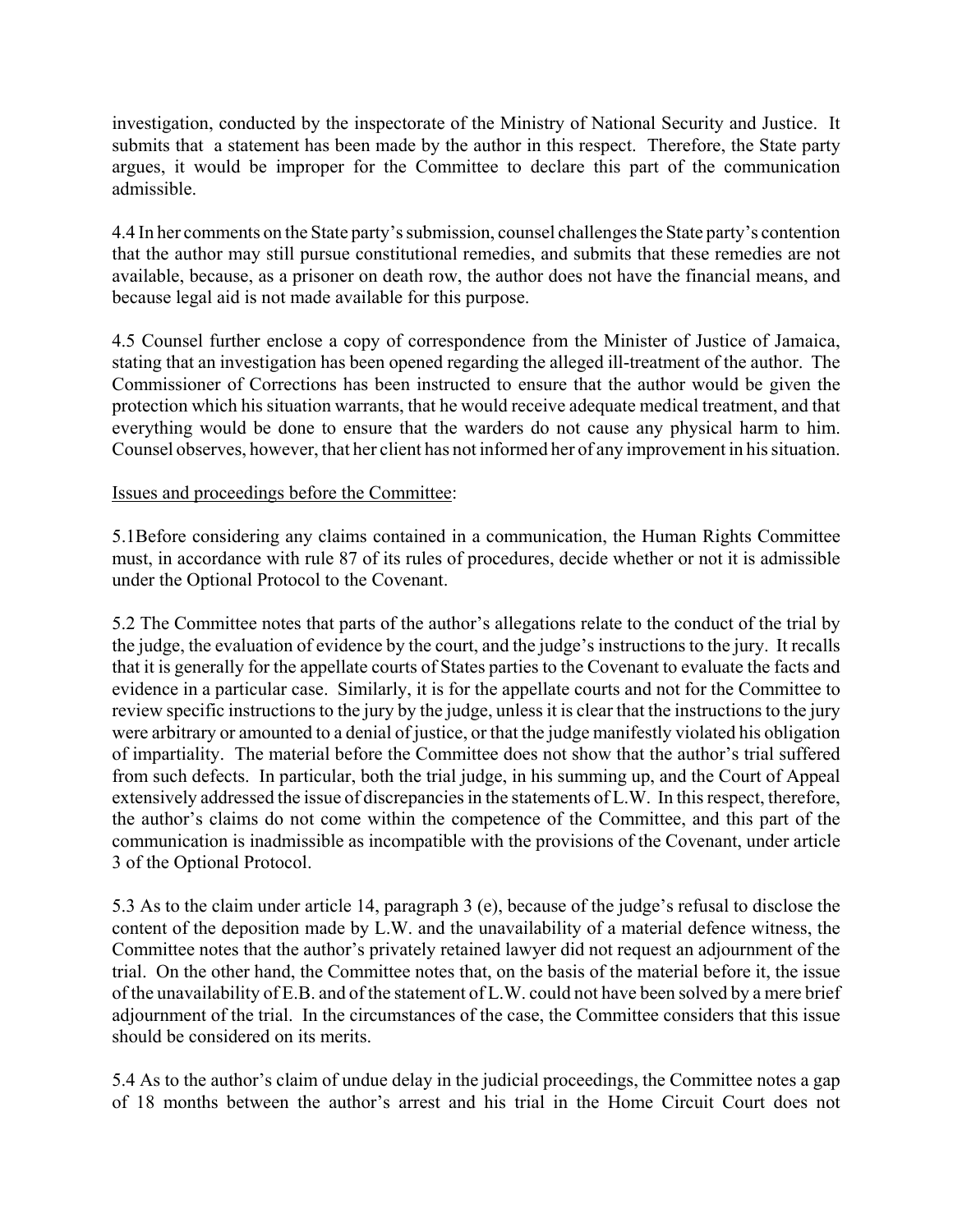substantiate a claim of "undue delay" within the meaning of article 14, paragraph  $3(c)$ , especially given the nature of the alleged offence. On the other hand, the Committee considers that a delay of eight months between the author's arrest and his presentation to an examining magistrate may raise issues under article 9, paragraph 3, which entitles anyone arrested or detained on a criminal charge to be brought promptly before a judge or other officer authorized by law to exercise judicial power.

5.5 The author has further claimed that he did not have unimpeded access to a lawyer because prison officers were present during conversations with his representative. In the Committee's opinion, whether the guarantee of a fair trial protects an accused's right to private (and/or unsupervised) contact with his lawyer, is an issue that should be considered on the merits.

5.6 Finally, as to the claims under articles 7 and 10, the Committee has noted the State partyís contention that as an investigation into these claims is under way, it would be improper to make a finding on admissibility at this point in time. It considers, however, that the author has made all efforts that could reasonably have been expected from him to exhaust available domestic remedies. It further notes that the investigations into the author's claims do not appear to have produced results after close to three years, and that the State party has failed to inform the Committee, as requested, whether a medical examination of the author has been carried out. In the circumstances, the Committee concludes that it is not precluded, under article 5, paragraph 2(b), of the Optional Protocol, from considering this part of the communication. The investigations of the State party, if and when concluded, could assist the Committee on the examination of the merits.

6. The Human Rights Committee therefore decides:

(a) That the communication is admissible in so far as it appears to raise issues under articles 7, 9, paragraph 3, 10, paragraph 1, 14, paragraphs 1 and 3(e), of the Covenant;

(b) That, in accordance with article 4(2) of the Optional Protocol, the State party shall be requested to submit to the Committee, within six months of the date of transmittal to it of the present decision, written explanations or statements clarifying the matter and the measures, if any, that may have been taken by it;

 $(c)$  That the decision may be reviewed pursuant to rule 93, paragraph 4, of the Committee's rules of procedure in respect of the author's claims under articles 7 and 10, upon receipt of information from the State party to the effect that the reasons for admissibility no longer apply;

(d) That the State party shall be requested, under rule 86 of the rules of procedure, not to carry out the death sentence against the author while his communication is under consideration by the Committee. This request does not imply a determination of the merits of the communication;

(e) That any explanations or statements received from the State party shall be communicated by the Secretary-General under rule 93, paragraph 3, of the rules of procedures to the author, with the request that any comments which he may wish to submit thereon should reach the Human Rights Committee, in care of the Centre for Human Rights, United Nations Office at Geneva, within six weeks of the date of the transmittal;